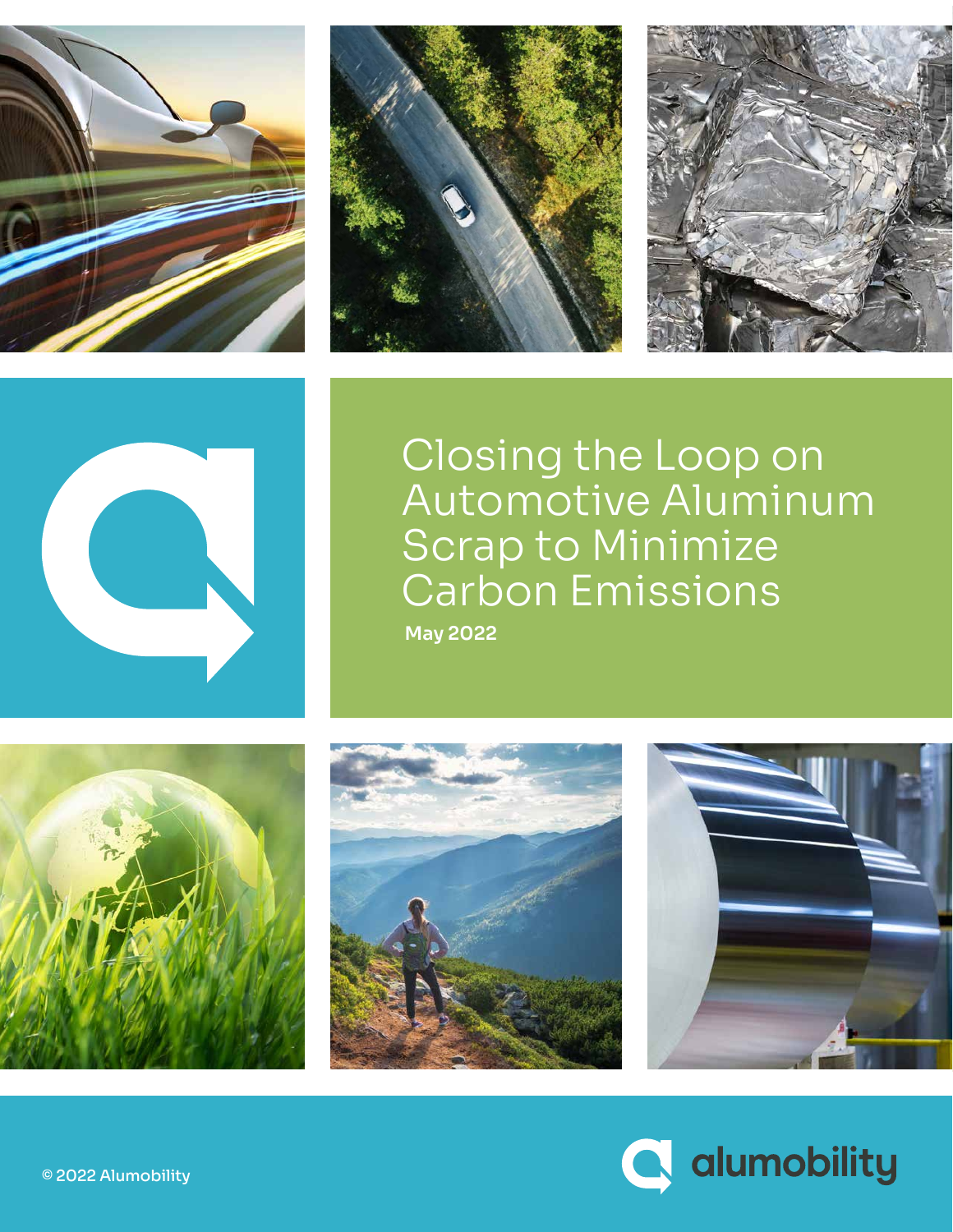

- <sup>1</sup> https://www.european-aluminium. eu/vision-2050/
- 2 https://www.aluminum.org/ Recycling
- <sup>3</sup> Source: Coal based production and global average: Life cycle inventory data and environmental metrics for the primary aluminium industry, World Aluminium, 2015. Addendum, August 2018. Other: Environmental Profile Report 2018, European Aluminium

## Closed-loop recycling is a potent solution to lower CO<sub>2</sub> in automotive aluminum sheet.

The world needs more aluminum. Thanks to its light weight and infinite recyclability, aluminum is a key driver of our transition to a circular economy, and the second-most used metal by mass in the automotive sector. Its numerous attributes that contribute to vehicle efficiency, performance, safety, and sustainability mean that it will play an increasingly important role in the auto industry, especially with the shift to electric vehicles. It is expected that from now until 2050, the market for aluminum sheet will expand by over 50%.<sup>1</sup>

To meet this growing demand while mitigating climate change will require both primary and recycled aluminum; recycled scrap is not sufficient on its own. Smelting operations are working to decarbonize the power supply and lower greenhouse gas emissions when producing primary metal. Nonetheless, this decarbonization will take time, especially where green electricity is not widely available, whereas low-carbon aluminum from recycling is available immediately. To minimize global warming, it is crucial to maximize recycling—the most efficient lever for reducing emissions—without delay.

When aluminum is produced by recycling, it has a significantly lower CO<sub>2</sub> footprint than any other aluminum solution. Aluminum can be recycled indefinitely at a low melting point, so recycling uses ~5% of the energy it takes to produce primary aluminum, reducing carbon emissions by as much as 95%.2 Aluminum produced via the recycling process results in greenhouse gas emissions of 0.5 metric tons for each metric ton of metal, compared with a range of four to 20 metric tons for primary aluminum production, depending on region and power supply.3

In short, recycled aluminum is the low-hanging fruit when looking to decarbonize automotive manufacturing in the immediate future.

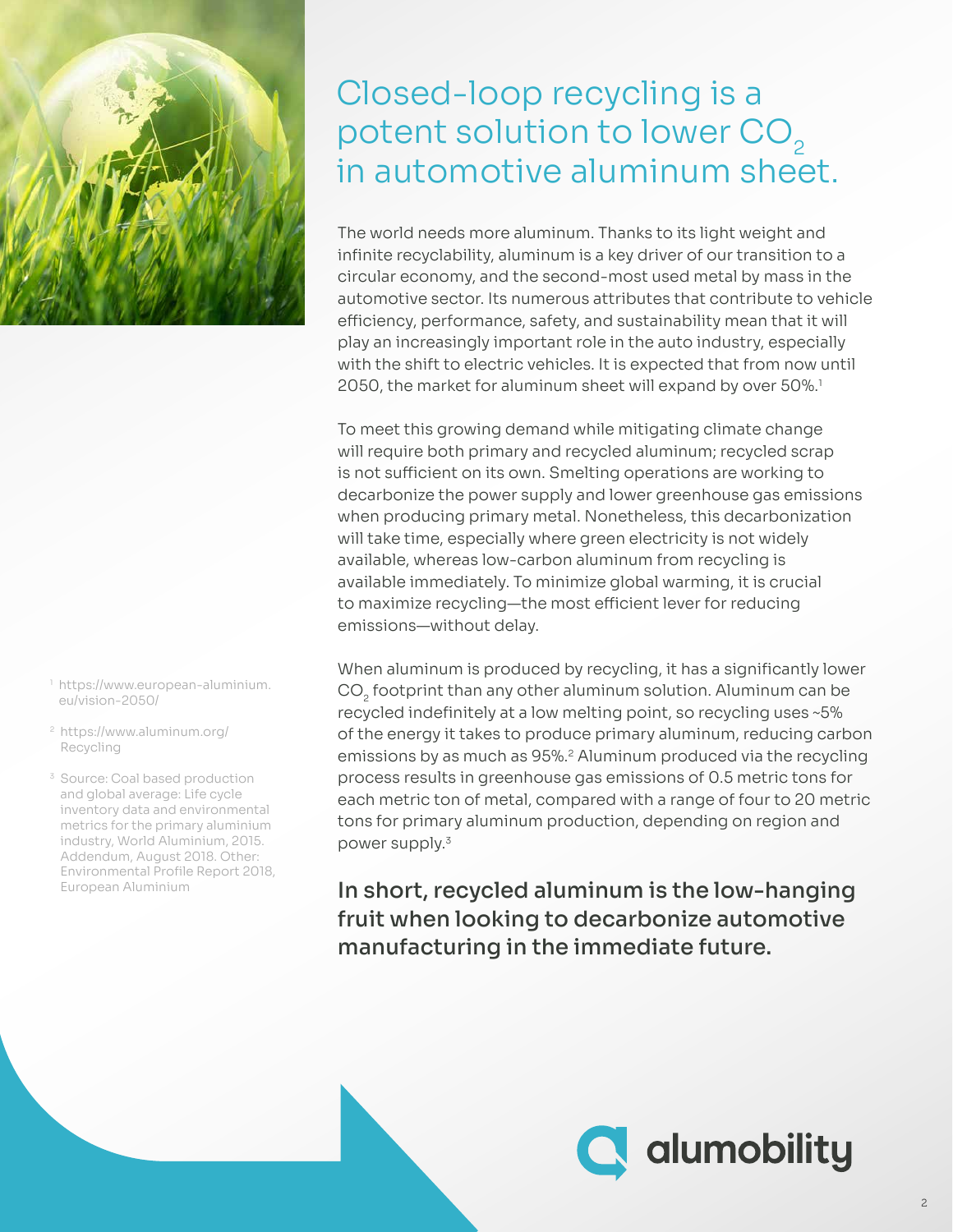

#### **CO2 Footprint of Average Primary Aluminum Production**

Figure 1: Metric tons of  $CO<sub>2</sub>$ -eq per metric ton of production

#### **Energy savings and carbon footprint reduction associated with aluminum recycling**



Figure 2: Energy savings and carbon footprint reduction associated with aluminum recycling

#### **Sources:**

- https://european-aluminium.eu/media/2903/european-aluminium-circular-aluminium-action-plan.pdf
- https://www.european-aluminium.eu/resource-hub/environmental-profile-report-2018/
- https://www.aluminum.org/sites/default/files/2022-01/2022\_Semi-Fab\_LCA\_Report.pdf

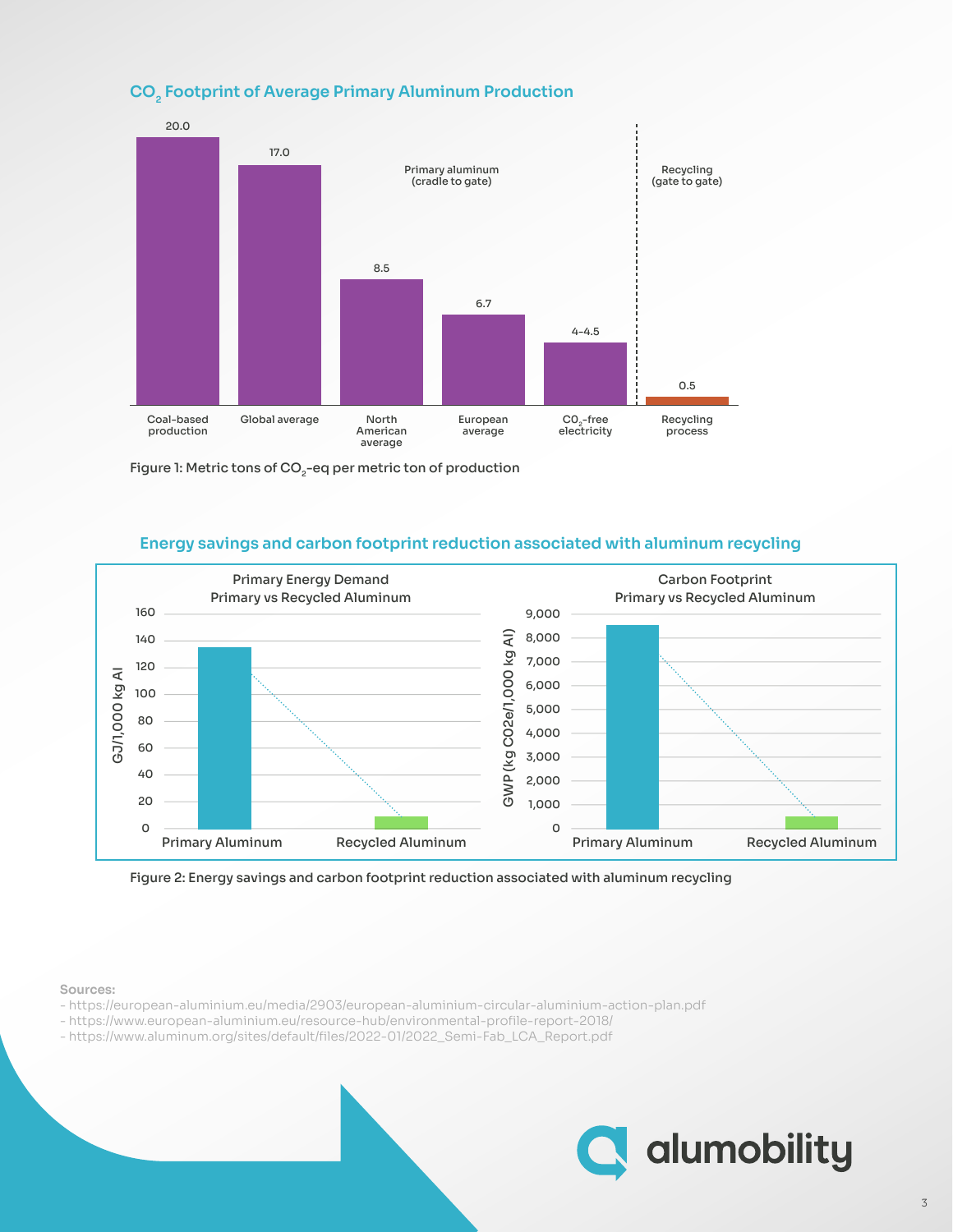

It is important to note that not all recycling is the same. To achieve true circularity, Alumobility supports the use of a closedloop model.<sup>4</sup>

- 4 This paper reflects Alumobility's position. It does not involve any coordination of the individual recycling strategies of its members.
- 5 https://www.aluminum.org/policyagenda/policy-agenda/recycling

# Closed-Loop Recycling is Key

One of aluminum's greatest attributes is that it can be recycled over and over again without losing its inherent properties, such as lightness, formability, and durability. Almost 75% of all the aluminum ever produced is still in use today.5

Aluminum is rarely used in its pure form; normally it is alloyed with other elements to attain the desired properties. Wrought alloys used for rolled sheet or extruded profiles contain smaller quantities of alloying elements than casting alloys. While wrought alloys can be recycled into casting alloys, the process is generally too inefficient to make sense the other way around.

Recycling within the same alloy family is key to maximizing efficiency and achieving circularity. In order to recycle wrought aluminum scrap into a secondary metal of equal value, the alloying composition must be the same. Any deviation might change an alloy's properties so that it can no longer be used for the same purpose as before.

For example, if wrought aluminum scrap from a car door manufacturing process is sorted, sent back to a rolling mill, and recycled in a closedloop process, it can be manufactured as brand new material for car doors. On the other hand, if different alloy families are mixed together, rather than being properly sorted by grade, the recycling becomes open-loop. The resulting metal is much more difficult to reuse for its original purpose, often requiring the addition of large quantities of primary aluminum to compensate for the mixed scrap. In the worst case, it can no longer be used to manufacture a wrought material (e.g., to produce a door), but will serve as a casting alloy or used in another value stream. This is a serious missed opportunity for circularity, with a loss in  $CO<sub>2</sub>$  savings and potential cost benefits for the OEM.

A lot of aluminum scrap recycling in the automotive sector is currently open-loop, with the material turned into cast aluminum. For now, global demand for recycled cast aluminum still meets supply, notably for internal combustion engines. But as our markets transition to electric vehicles, with their smaller motors, there will be a corresponding change in the aluminum product mix, and a higher demand for wrought metal. It is therefore a good time to substantially increase the implementation of closed-loop recycling with more OEMs.

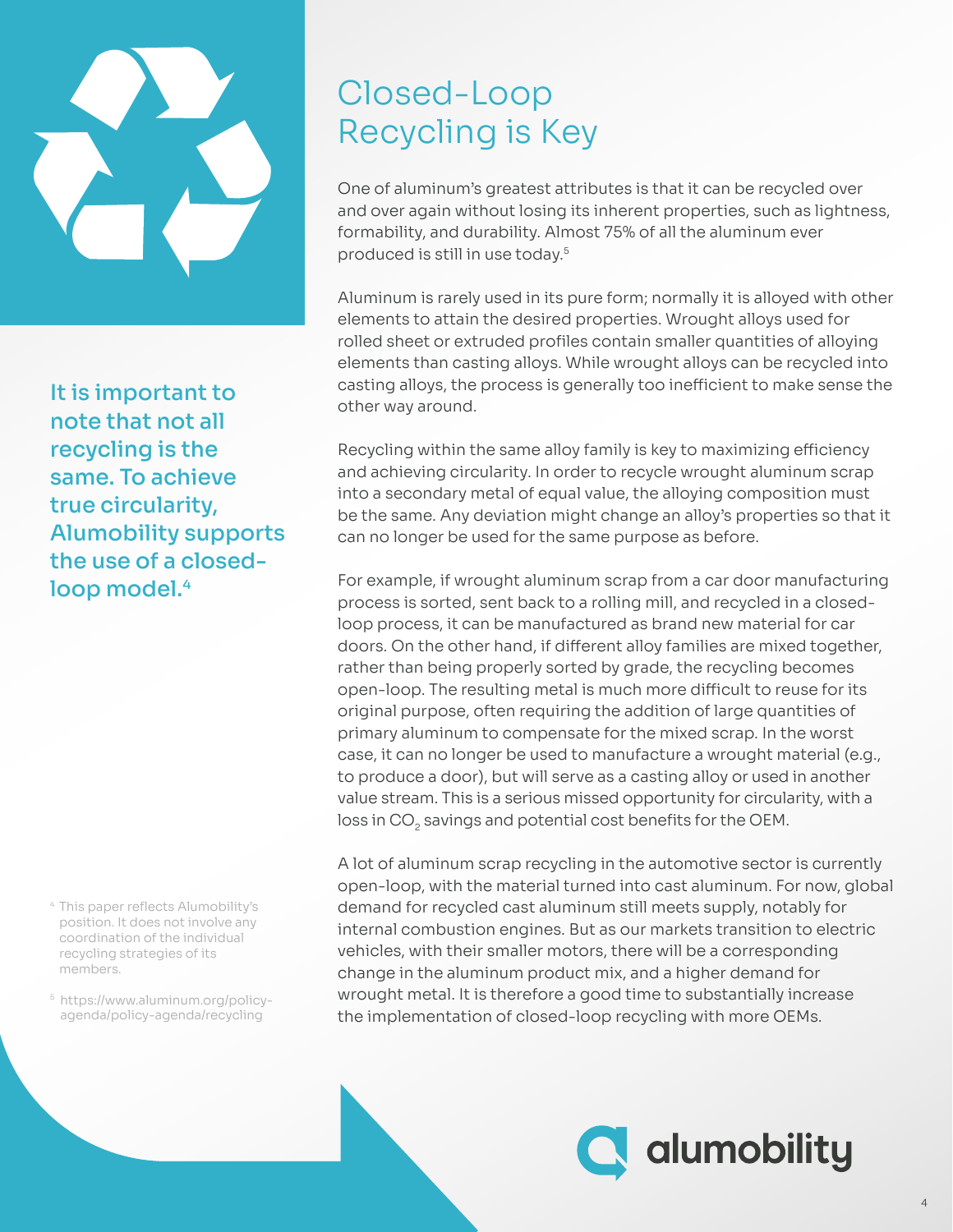

\* Input from municipal plants, incineration, voluntary schemes, consumers. \*\* Input from plants producing aluminum and its alloys, fabrication of semi-fabricated (mill) products and end products.

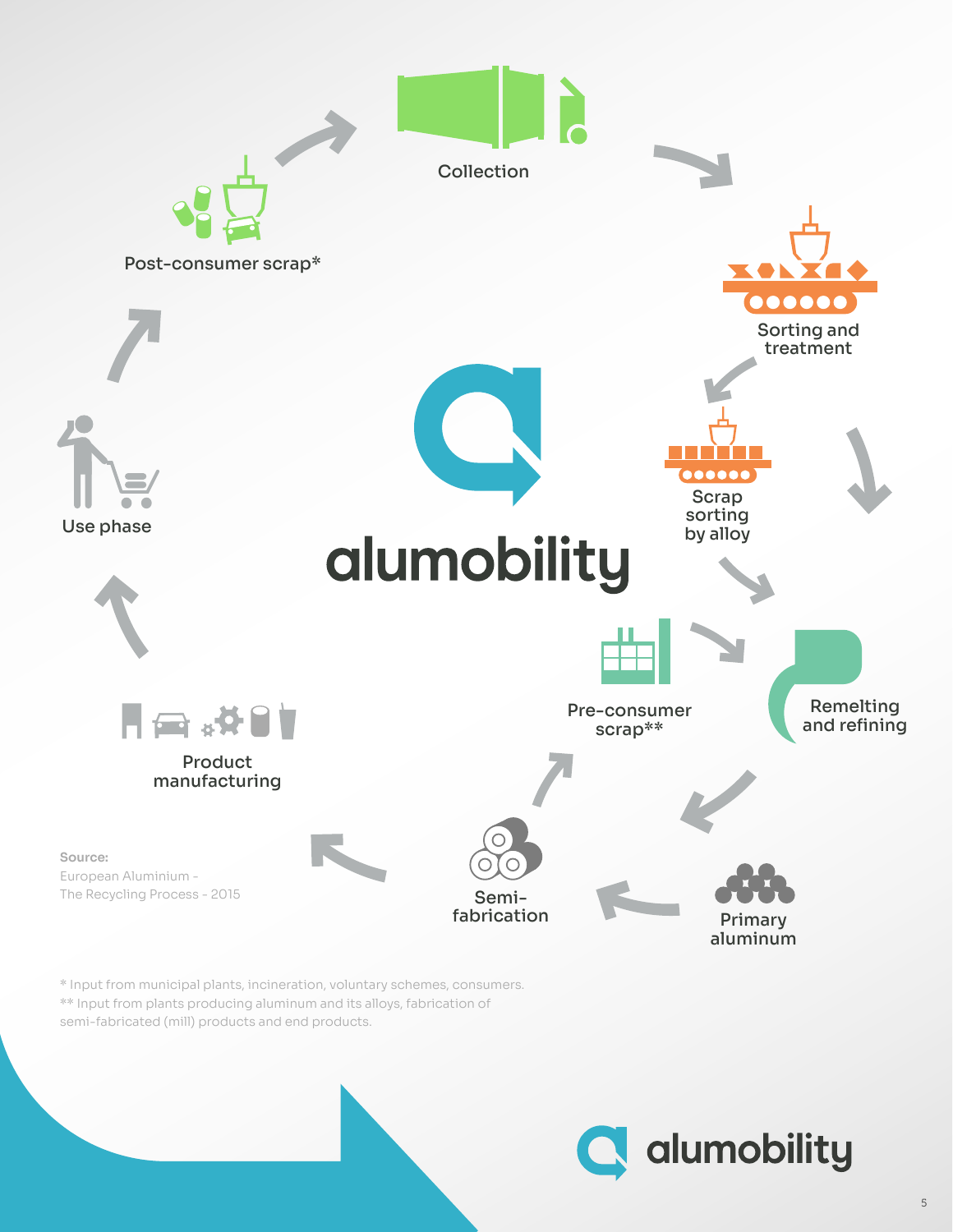

The typical engineered scrap rate of ~40% provides the opportunity to increase sustainability and reduce carbon emissions, as well as lower costs.

6 https://www.european-aluminium. eu/media/2545/sample\_vision-2050 low-carbon-strategy\_20190401.pdf

## An Immediate Opportunity to Reduce CO<sub>2</sub>

Automotive press shops are able to effectively use up to around 60% of the aluminum they receive from sheet suppliers, with a typical scrap rate of around 40% or more. This represents a significant quantity of scrap sheet metal, and provides a huge opportunity to increase sustainability in the supply chain and reduce carbon emissions, as well as lower costs.



(1) Rectangular Sheet is produced from a coil, then (2) blanked into the part specific shape, finally (3) drawn & trimmed to the finished part

Figure 3: Example of the Production Steps for a Body Side Panel

Currently, many OEMs and suppliers do not sort and return their aluminum scrap to rolling mills. Instead, they might transform it into motor castings that use a mix of alloys, or else sell it to scrap dealers with limited control over the sheet materials' final use.

In some cases, OEMs do return it to the mill, but without sorting it first. Though better than not returning it at all, this is still a missed opportunity. Mixing different aluminum alloy grades limits their recycling potential, leading to inefficiencies and a potentially higher carbon footprint and lower value.

### OEMs that segregate and send their scrap to the mill can be sure they have minimized the footprint of the metal they receive in return.

It is true that sorting sheet scrap requires investment and a certain operational organization. However, the value of aluminum scrap, when preserved in secondary materials, compensates for the investment in collection and sorting equipment.<sup>6</sup>

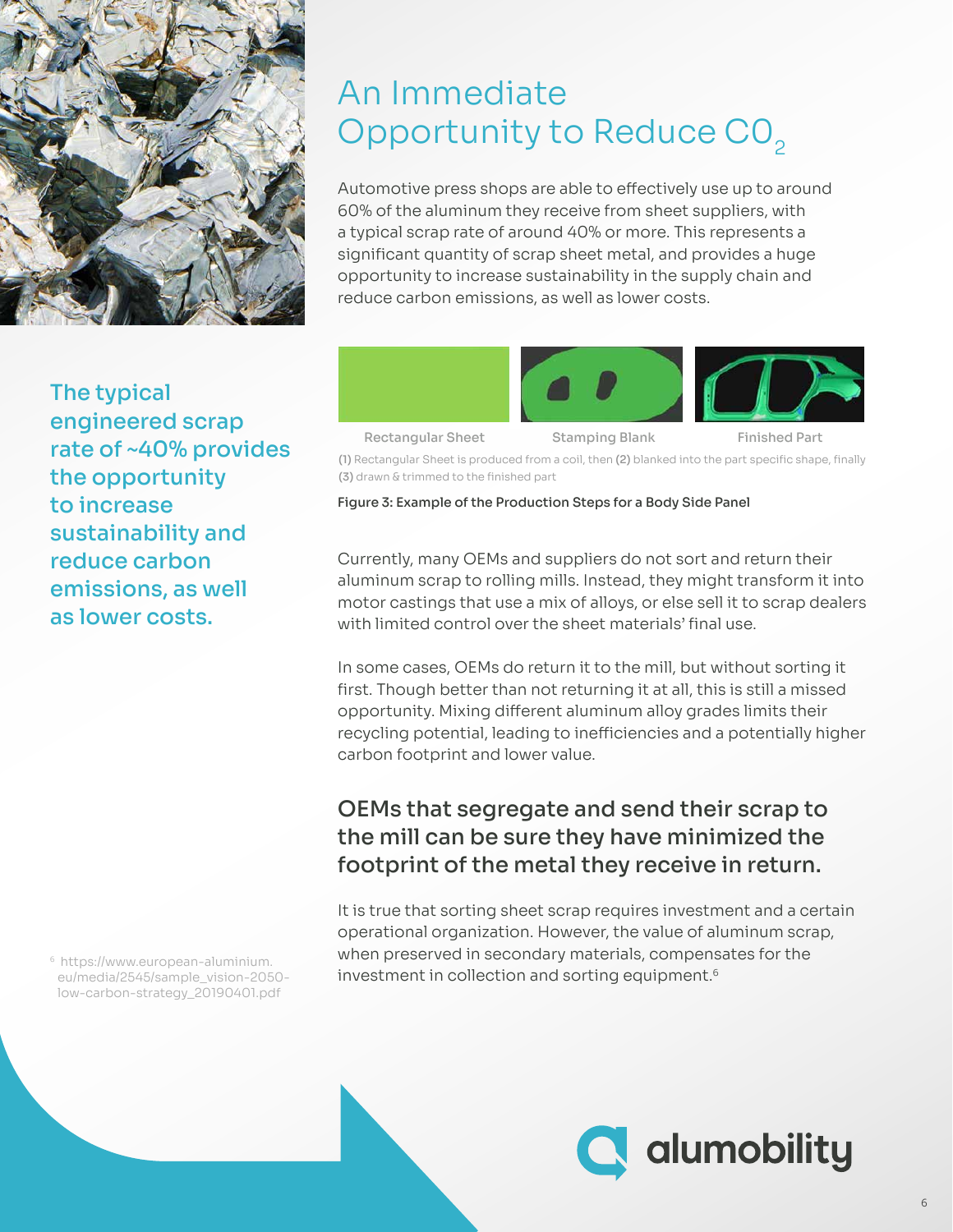

At the manufacturing stage, circularity is the most powerful lever for OEMs to reduce their CO<sub>2</sub> footprint.

# Joint Action Throughout the Value Chain

As the automotive industry is well aware, aluminum is a vital material for a more sustainable future, because it is both lightweight and strong. As we have demonstrated, another reason that it is so valuable is its superior recyclability. At the manufacturing stage, circularity is the most powerful lever for OEMs to reduce their CO<sub>2</sub> footprint. Introducing as much recycled aluminum sheet as possible is fundamental to reducing the industry's emissions.

### To achieve that goal, the aluminum industry is only as good as our partnerships with OEMs.

Alumobility supports joint action throughout the value chain to maximize the collection and sorting of aluminum scrap, and to increase recycling rates and efficiency. **OEMs and stamping suppliers can work together with producers of aluminum alloys for greater circularity and sustainability, by:**

- **improving scrap collection and sorting to limit the mixing of alloys,**
- **and closing the loop by sending scrap back to the rolling mills rather than turning it into casting alloys or selling it to scrap dealers.**

OEMs and stamping suppliers should consider scrap return as an immediate opportunity and the most efficient way to substantially reduce their carbon emissions today. Likewise, scrap dealers who receive scrap from automotive manufacturers can play an important role, by sorting and returning it to rolling mills rather than sending it to casting companies, or worse, exporting it overseas. OEMs can contract with scrap handlers who guarantee they will send the scrap to a rolling mill.

Increasing OEMs' use of recycled aluminum directly translates into a consequential drop in the carbon intensity of their operations and helps them meet their decarbonization targets. At the same time, it responds to growing consumer demands for the automotive industry to engage in more sustainable practices and accelerate our journey to a low-carbon future.

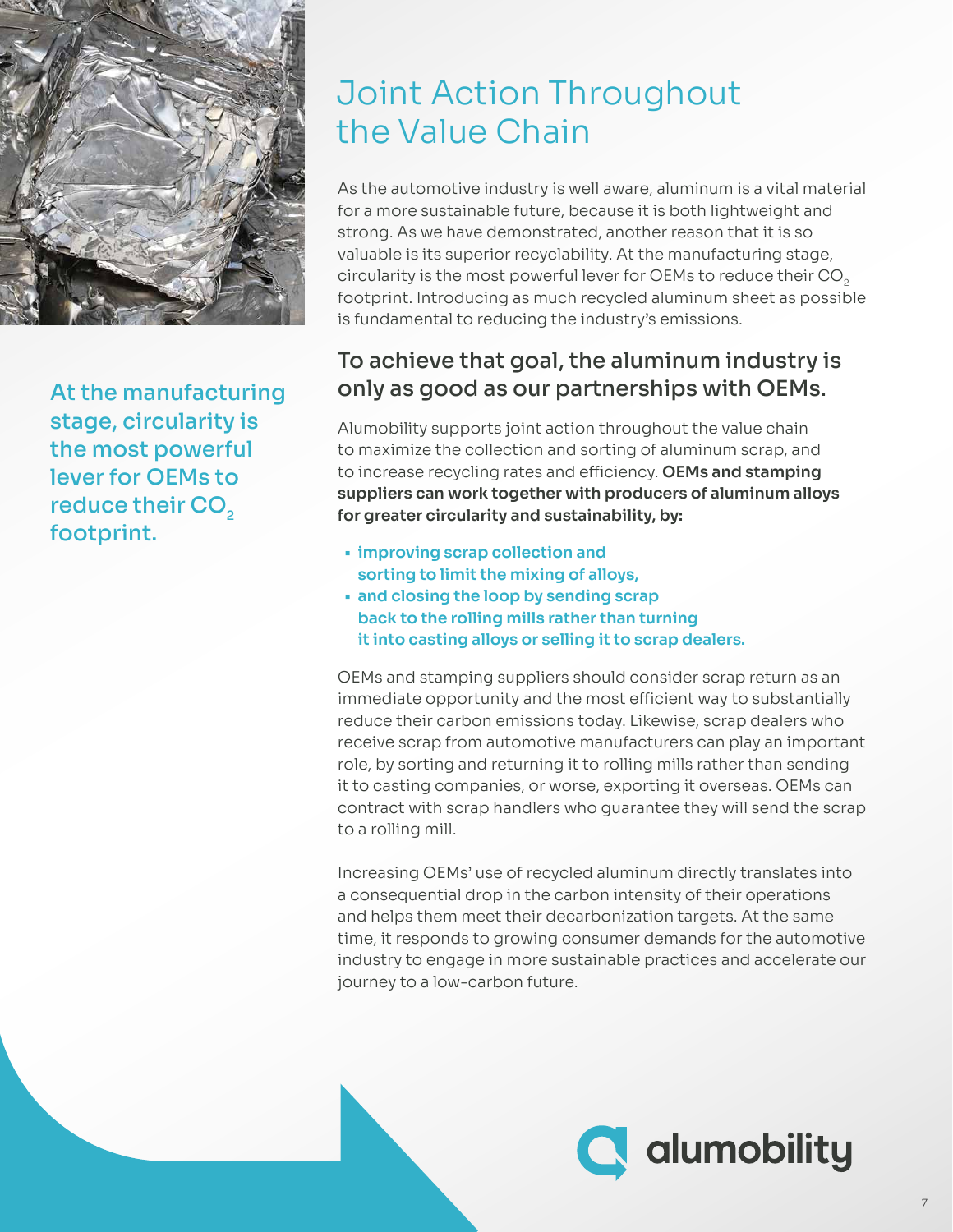

# End-of-Life is Also Rebirth

While recycling aluminum scrap offers an immediate solution to reducing emissions today, the collection, sorting, and efficient recycling of end-of-life metal is an opportunity for tomorrow.

Aluminum material in products, such as cars, that reach their end of life represents a major source of scrap that can be reintroduced into the circular economy.

Currently, very little end-of-life material is sent back to the rolling aluminum industry for recycling and reuse. Statistics are unclear, but we know that the EU exports one million metric tons of aluminum scrap per year to other regions (mainly Asia), where it is unlikely to reach its full potential value in the recycling process.7

OEMs can support a more circular business model by designing vehicles for recycling and disassembly. Designing components in a single alloy family makes them easier to sort. OEMs can also support improvements in dismantling flows, to ensure that end-of-life material is sent back to rolling mills.

#### The best way to take advantage of this future opportunity is by starting to tackle it right away.

<sup>7</sup> https://european-aluminium.eu/ media/2903/european-aluminiumcircular-aluminium-action-plan.pdf